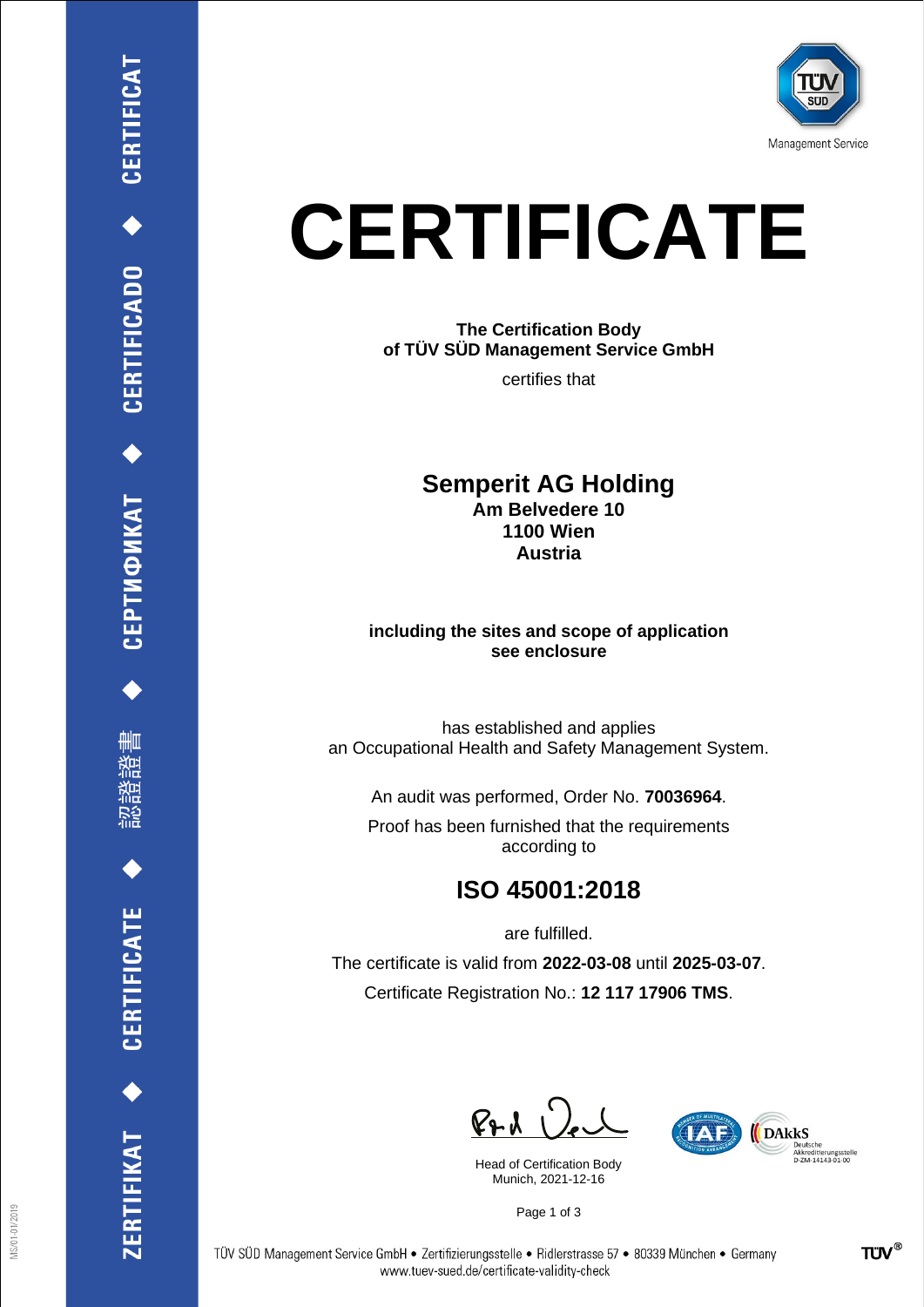





## **Enclosure of Certificate Registration No.: 12 117 17906 TMS**

| <b>Sites</b>                                                                                                                                                                                    | <b>Scope of application</b>                                                                                                                                                                                                                                                                                                                                                                                                                                      |
|-------------------------------------------------------------------------------------------------------------------------------------------------------------------------------------------------|------------------------------------------------------------------------------------------------------------------------------------------------------------------------------------------------------------------------------------------------------------------------------------------------------------------------------------------------------------------------------------------------------------------------------------------------------------------|
| <b>Semperit AG Holding</b><br>Am Belvedere 10<br>1100 Wien<br>Austria                                                                                                                           | Corporate Centres and Development                                                                                                                                                                                                                                                                                                                                                                                                                                |
| Semperform Kft.<br>9400 Sopron<br>Somfalvi út 29<br>Hungary                                                                                                                                     | Production and marketing of<br>technical rubber and plastic products;<br>development at location Wimpassing                                                                                                                                                                                                                                                                                                                                                      |
| Semperit (Shanghai)<br><b>Rubber &amp; Plastic Products Co. Ltd.</b><br>1155 Cang Gong Rd, Shanghai Chemical<br>Industrial Park, Fengxian Sub-zone<br>Shanghai, P.R. China<br>Post Code: 201417 | Production and marketing of handrails for<br>escalators and moving walkways;<br>development at location Wimpassing                                                                                                                                                                                                                                                                                                                                               |
| Semperflex Optimit s.r.o.<br>Vitkovská ul. 391/29<br>742 35 Odrv<br>Czech Republic                                                                                                              | Development, production and marketing of<br>rubber compounds, hoses made of<br>rubber / composite material,<br>hose assemblies and fittings                                                                                                                                                                                                                                                                                                                      |
| Semperflex A.H. s.r.o.<br>Vitkovská ul. 391/29<br>742 35 Odry<br>Czech Republic                                                                                                                 | Development, production and marketing of<br>rubber compounds, hoses made of<br>rubber / composite material,<br>hose assemblies and fittings                                                                                                                                                                                                                                                                                                                      |
| <b>Semperit Profiles Deggendorf GmbH</b><br>Land-Au 30<br>94469 Deggendorf<br>Germany                                                                                                           | Development, production and marketing of<br>sealing systems for window- and<br>facade constructions                                                                                                                                                                                                                                                                                                                                                              |
| <b>Semperflex Rivalit GmbH</b><br>Steinhardter Straße 32 A<br>55596 Waldböckelheim<br>Germany                                                                                                   | Development, production and marketing of<br>high pressure hose assemblies and fittings.                                                                                                                                                                                                                                                                                                                                                                          |
| <b>Semperit Technische Produkte</b><br>Gesellschaft m.b.H.<br>Triester Bundesstraße 26<br>2632 Wimpassing<br>Austria                                                                            | Development, production and sales of rubber<br>compounds, handrails for escalators, industrial<br>rubber products for ropeway and ski technology,<br>moulded parts and profiles made of rubber or<br>plastic for industrial applications, sealing systems<br>for windows, doors, facades, elastomer and wear<br>resistant sheeting, and technical industrial<br>products, hydraulic, pressure washer and industrial<br>hoses made of rubber / composite material |

 $P + \lambda$ 

Head of Certification Body Munich, 2021-12-16



Page 2 of 3